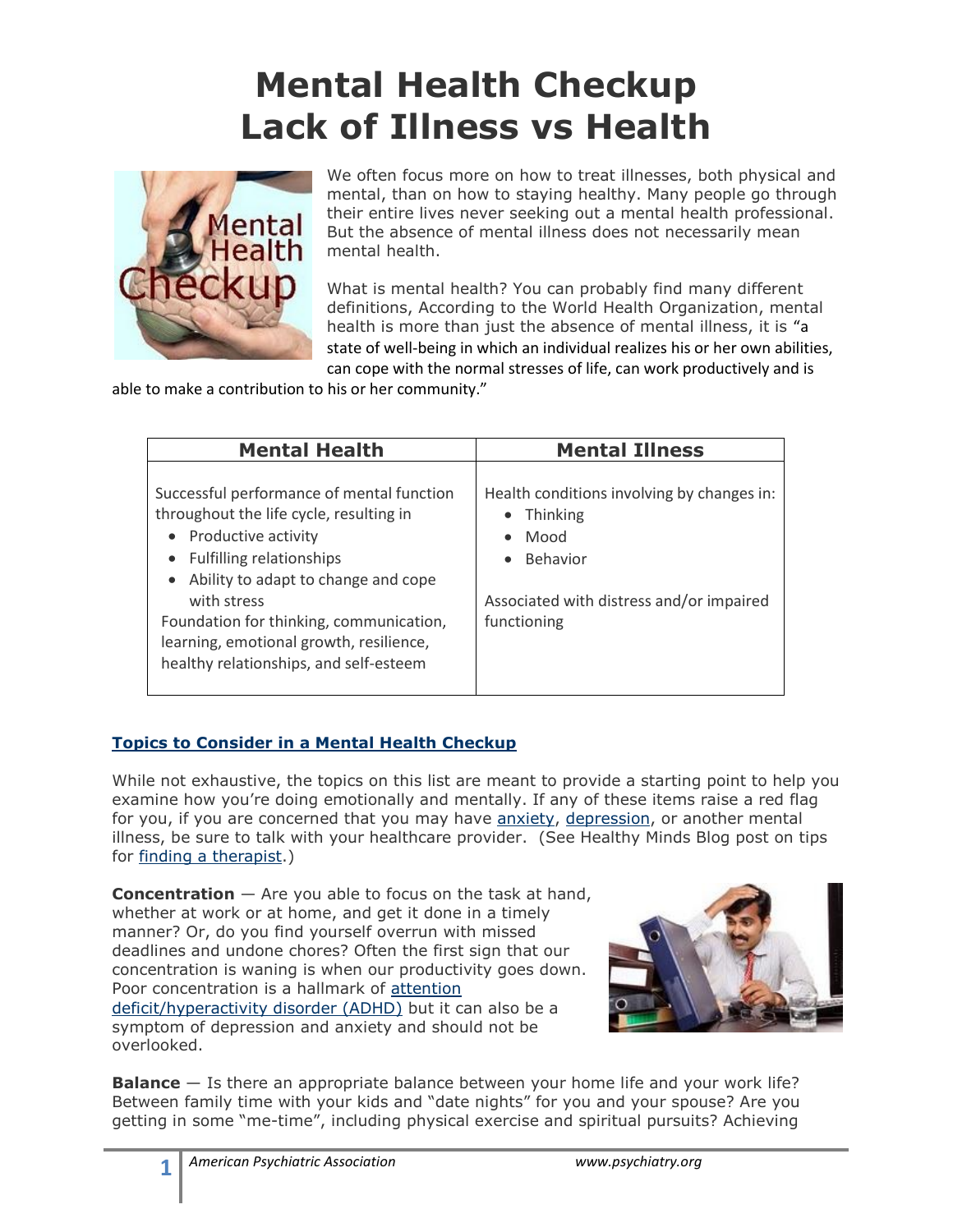perfect balance in your life is probably not possible, but that doesn't mean it's not worth striving for! Juggling too many responsibilities is a prime way to end up stressed out and unhealthy.

**Mood** — Do your moods feel pretty stable, or are you experiencing significant mood swings (either highs or lows)? Are you crying more than usual? Feeling persistently depressed for two weeks or more and any thoughts of [suicide c](http://apahealthyminds.blogspot.com/search/label/suicide%20prevention)ould indicate [clinical depression.](http://www.healthyminds.org/Document-Library/Brochure-Library/Lets-Talk-Facts-Depression.aspx)

**Energy** — Do you feel that you have the energy to do the things you need and want to do? Fatigue can be a sign of [depression,](http://www.healthyminds.org/Document-Library/Brochure-Library/Lets-Talk-Facts-Depression.aspx) [anxiety](http://www.healthyminds.org/Document-Library/Brochure-Library/Anxiety.aspx) and other mental illnesses, but it can also be a symptom of many physical illnesses including cancer, diabetes and sleep apnea. If you find that you are feeling unusually fatigued or have other concerning symptoms, it is important that you contact your doctor right away.



**Sleep –** How are you sleeping at night? Is it restful, or does it leave something to be desired? Poor sleep can often be a sign that there is something troubling you emotionally. When under stress or dealing with a more serious mental illness, many people find that they cannot fall asleep as quickly as they used to. Excessive worry or a feeling of not being able to "turn off" their mind can

make getting to sleep difficult and some people find themselves waking up frequently throughout the night.

For some, insomnia can be put to rest with simple [sleep hygiene](http://www.sleepfoundation.org/article/ask-the-expert/sleep-hygiene) measures such as limiting caffeine in the evening and creating a bedtime ritual. For others, common over-the-counter (OTC) sleep aids such as Tylenol PM, Benadryl, and herbal medicines like melatonin can be helpful if used in limited quantities and for a limited amount of time. [Note: although they are advertised under many different brands, most OTC sleep medicines have diphenhydramine (generic Benadryl) as their active ingredient. Make sure to read the labels so you don't take medicines you don't need and to decrease your risk of unsafe combinations.] It's always a good idea to first check with your doctor before beginning any OTC sleep regimen to make sure there are no harmful interactions with other medicines you're taking.

**[Tension, Anxiety](http://apahealthyminds.blogspot.com/2010/09/by-gina-duncan-m.html) –** Are you feeling tense and wound up all the time? How about nervous and anxious? Is it hard for you to unwind at the end of the day? We live in a fast-paced society and stress has become a common part of our everyday lives. If, however, you are finding that you're unable to take mental breaks during the day where you can feel totally relaxed and worry-free even for a few moments, then that could indicate that your stress is approaching dangerous levels. Relaxation is a skill that many of us have to learn and practice. There have been some great previous posts with [relaxation tips](http://apahealthyminds.blogspot.com/2010/01/relax-feel-stress-melt-away.html) as well as ways to cope with [anxiety](http://apahealthyminds.blogspot.com/search/label/anxiety) and [stress.](http://apahealthyminds.blogspot.com/search/label/stress)

**[Tuning In](http://apahealthyminds.blogspot.com/2010/09/by-gina-duncan-m.html) –** One characteristic which psychiatrist and HealthyMinds blogger [Gina Duncan, MD,](http://www.healthyminds.org/More-Info-For/Healthy-Minds-Blog-Contributors.aspx) identifies as critical to the foundation of good mental health is *knowing yourself, i.e. being self-aware*. In general, how "in touch" do you feel with yourself? Do you feel like you're experiencing emotions and you don't know why, like being angry or crying "for no reason"? It's not uncommon to get so busy that you don't have time to process everything that is happening on an emotional level in real time. However, taking some time to write in a journal or talk to a friend can be critically important to good mental and emotional health, particularly when you find yourself in



periods of great transition or change. The danger of being out of touch with yourself emotionally is that you may respond to difficult situations in ways that you later regret